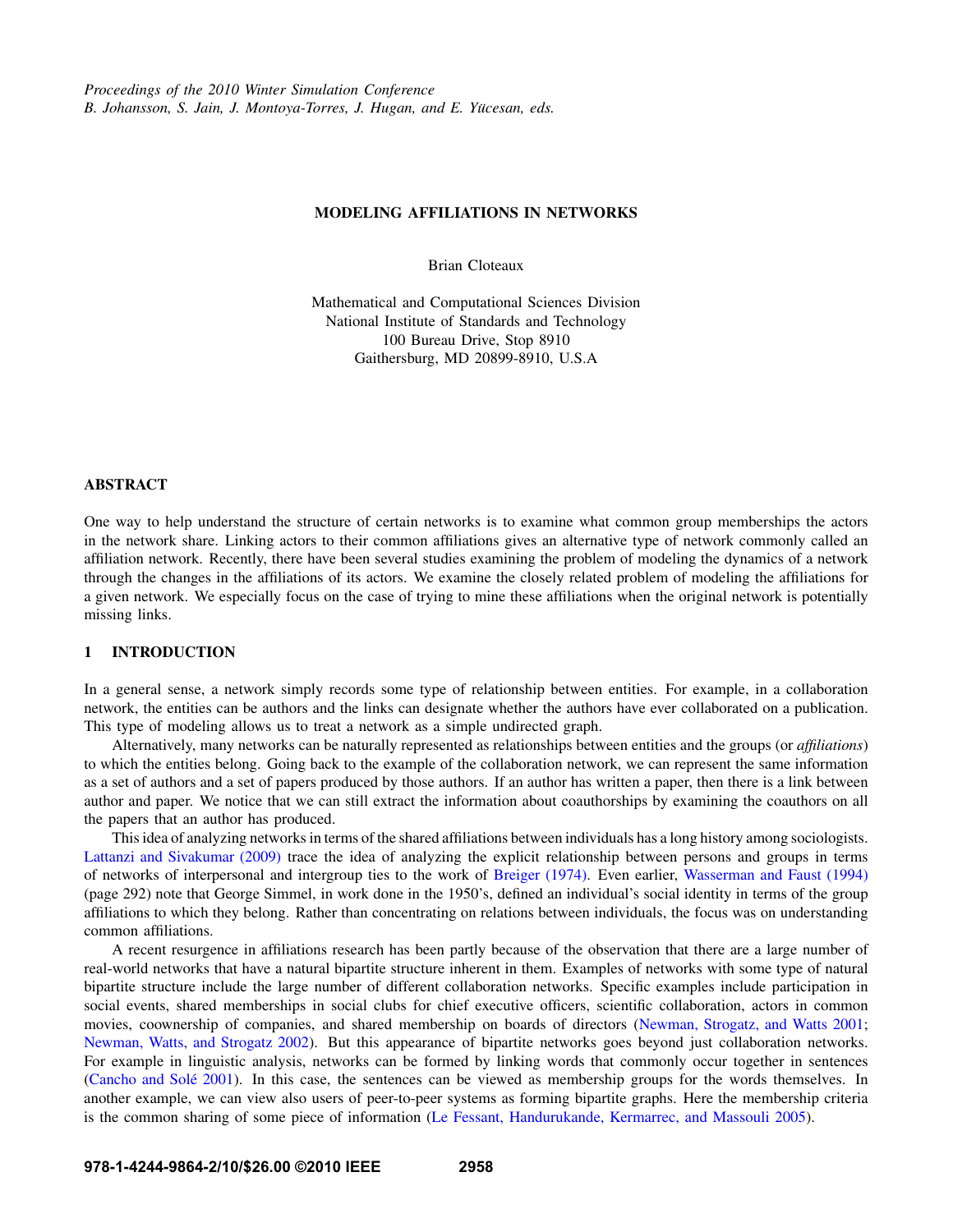The increase in research in affiliation networks has also been spurred by a pair of recent developments. First, it has been shown that we can analyze any network in terms of an associated affiliation network, whether or not it has a natural underlying bipartite structure. Even for networks without an obvious bipartite decomposition, it has been shown that these networks can still be associated to some minimal set of affiliations (Guillaume and Latapy 2004) and therefore methods that have been developed for analyzing the affiliations (Latapy, Magnien, and Vecchio 2008) can be usefully applied as general analysis tools for all networks.

A second development has been in showing how networks can evolve in terms of changes to their affiliations (Zheleva, Sharara, and Getoor 2009; Lattanzi and Sivakumar 2009; Guillaume and Latapy 2006). Within the past two years, it has been shown that several desirable properties for models, seen in real-world networks, can be explained and captured by examining the changes to the affiliations associated with the networks. These properties include powerlaw distribution, clustering, densification, and a shrinking diameter (Barabási and Albert 1999; Watts and Strogatz 1998; Leskovec, Kleinberg, and Faloutsos 2005). It appears that understanding the affiliations associated with certain networks is necessary to be able to accurately model how those networks will evolve.

With both of these developments in mind, we have started to investigate how to find or mine the affiliations associated with a network. While there is an extensive body of literature on mining various aspects and properties from networks (Chakrabarti and Faloutsos 2006), there has been very little published in trying to determine affiliations. The principle result is from Guillaume and Latapy (2004) who gave a simple algorithm for finding a minimal set of affiliations from a given network. Their work is based on the assumption that we have perfect knowledge of the network in which we are extracting the affiliations. In this paper, we seek to extend their results by examining networks where we are potentially missing information. Specifically, we are interested in mining affiliation in networks when there may be missing links between the entities. Our main result is the proposal of a method for finding many of the affiliations for in these networks with missing links. We also discuss some assumptions that we made in creating our algorithm and some of the implications that these assumptions have on its use.

### 2 CREATING AFFILIATION NETWORKS

Throughout the remainder of this paper, a network is defined be to a simple undirected graph, where the nodes are the entities in the network and the edges between the nodes represent some sort of relationship between pairs of entities. This type of network is commonly called a *one-mode representation*. For the one-mode network *G*, it is designated as  $G = (N, E)$ where  $N$  is the set of nodes or entities and  $E$  is the set of edges. To denote the set of the edges in a specific network  $G$ , we use the notation  $E(G)$ .

An alternative representation of the data in a network is its *affiliation network*, which is also called the *two-mode representation*. We will use both terms interchangeably in our discussion. When discussing affiliation networks in a formal manner, we will use notation borrowed from Guillaume and Latapy (2004). An affiliation network *A* is a bipartite graph  $A = (\top, \bot, E)$  where  $\top$  and  $\bot$  are the disjoint sets of nodes composing the top and bottom sets respectively and *E* is the set of edges. The bottom set represents the entities in the graph, while the top set is the set of affiliations. All edges in *E* link a node in  $\top$  to a node in  $\bot$  (i.e.  $E \subseteq \top \times \bot$ ).

If we are given the two-mode representation of a network, we can easily and uniquely obtain the corresponding one-mode representation. This network is called the *one-mode projection* of the affiliation network. In order to take the one-mode projection we start by defining its set of nodes as the bottom set in the two-mode graph. Then to define the edge set, we record an edge between two nodes if those nodes share an affiliation in the two-mode representation. In other words, an edge  $(n_i, n_j)$  exists in the one-mode network *G* only if there exists an affiliation node  $a \in \top$  such that the two-mode graph has the edges  $(n_i, a)$  and  $(n_i, a)$ . It should be pointed out that although multiple edges between two nodes can be defined from nodes sharing more than one affiliation, since we only deal with simple graphs, only one edge is recorded in the projection. An example of a two-mode network and its one-mode projection is given in Figure 1. To denote the one-mode projection of a two-mode network *A*, we will use the notation  $\perp(A)$ .

While there is a unique one-mode projection for any two-mode network, the converse is not true. It is easy to show multiple two-mode graphs with identical one-mode projections. As a trivial example, we can take each edge in a one-mode graph to be its own affiliation. For example, in the graph in Figure 1(b), we can create the two-mode graph from each of the edges as shown in Figure 1(c). Since there can be multiple possible affiliation networks for each one-mode graph, this raises a question over which of two-mode graphs should we use as a model of the affiliations.

The simplest answer, which was originally put forth by Guillaume and Latapy (2004), is to look for a minimal two-mode representation whose one-mode projection is the network we are modeling. To clarify what we mean by a minimal two-mode representation, we measure the size of these two-mode graphs by the size of their top sets. So a minimal two-mode graph is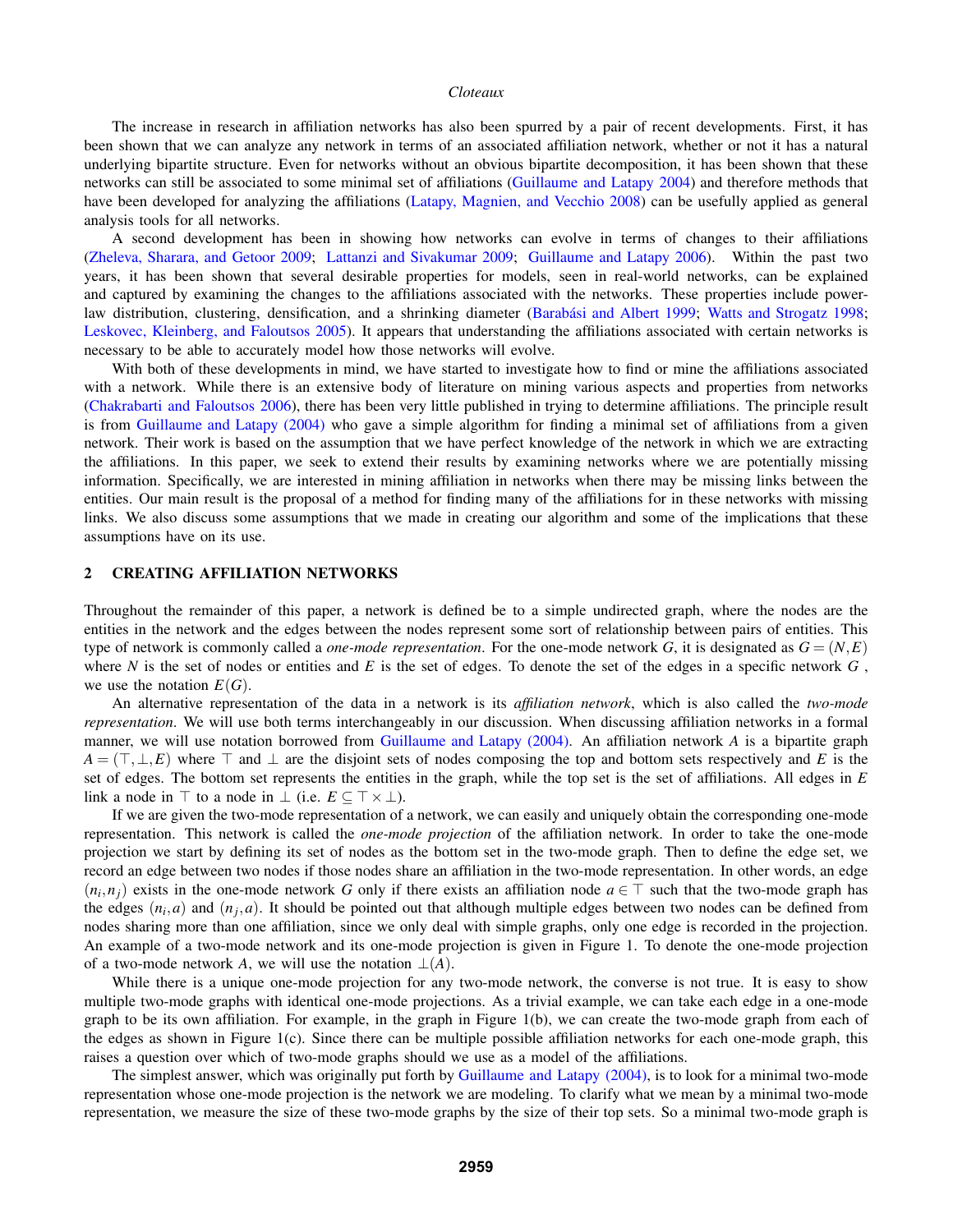

Figure 1: A two-mode network and its one-mode projection. Here in Figure 1(a), the set of entities or the bottom set is  $\bot = \{1, 2, 3, 4, 5, 6\}$  while the set of affiliations or the top set is  $\top = \{A, B, C, D, E\}$ . In Figure 1(b), we see the one-mode projection of the affiliation network. Here there is an edge between two nodes in the one-mode network if those nodes both are connected to the same affiliation. Notice, that the edge from node 2 to node 3 is specified in both affiliations *A* and *B*, but is represented as a single edge in the one-mode network. In Figure 1(c), we see an additional two-mode graph whose one-mode projection is also the graph in Figure 1(b). This shows that there is not necessarily a unique two-mode network corresponding to every one-mode graph.

minimal in the number of affiliations. Unfortunately, finding such a minimal two-mode representation is a computationally difficult problem in general. To understand why this is, we see that all nodes attached to an affiliation in the two-mode network form a clique among themselves in its one-mode projection. In other words, the problem of finding a two-mode representation for a network is essentially the problem of finding a set of cliques that cover of all the edges in the graph. This is a long studied problem, and it has been shown that in general, finding a *minimal* clique cover of a graph is *NP*-hard (Kou, Stockmeyer, and Wong 1978; Garey and Johnson 1990). Therefore, we cannot expect for there to be a polynomial time algorithm for finding these clique coverings in all cases.

In practice though, it is usually not difficult to produce a minimal or almost minimal two-mode representation for most real-life networks. A simple heuristic for producing two-mode representations was given by Guillaume and Latapy (2004). Their method starts by taking each edge in the network and then finding a maximal clique that contains the edge. By collecting together all these maximal cliques and assigning each one an affiliation, we get a good approximation of a minimal two-mode representation. This works quickly for many real-world networks since networks with power-law distributions tend to have small cliques in them.

Unfortunately, this straightforward clique decomposition scheme does not work well if we are missing information about the network. In particular, if we are missing edges in our network, then a minimal clique covering can be significantly larger than the true value. In Figure 2, we see an example of why this can be true. The edge highlighted in the network in Figure 2(a) belongs to two different large cliques embedded in the network. Thus, as the figure shows, if we miss that edge, the size of the minimal two-mode representation doubles.

If we are going to be able to accurately model the affiliations associated with a network that is missing links, we cannot simply look at minimal clique coverings. Instead, we need to use some generalization of the clique concept that allows for missing edges. We will explore some different definitions that meet this criteria in the next section, but we first should note an important property that we are looking for in any generalization that we choose. While we do not want to create a two-mode representations whose projection is exactly the original network, we also do not want to lose any information in the form of edges in our one-mode projection. In other words, for any network *G* and its two-mode network *A* that is produced using some type of generalization of the clique concept, we want the assurance that  $E(G) \subseteq E(\perp(A))$ . Therefore, we will allow additional edges to be introduced in one-mode projection in order to have higher cohesion in the affiliations, but we never allow the existing edges to be changed.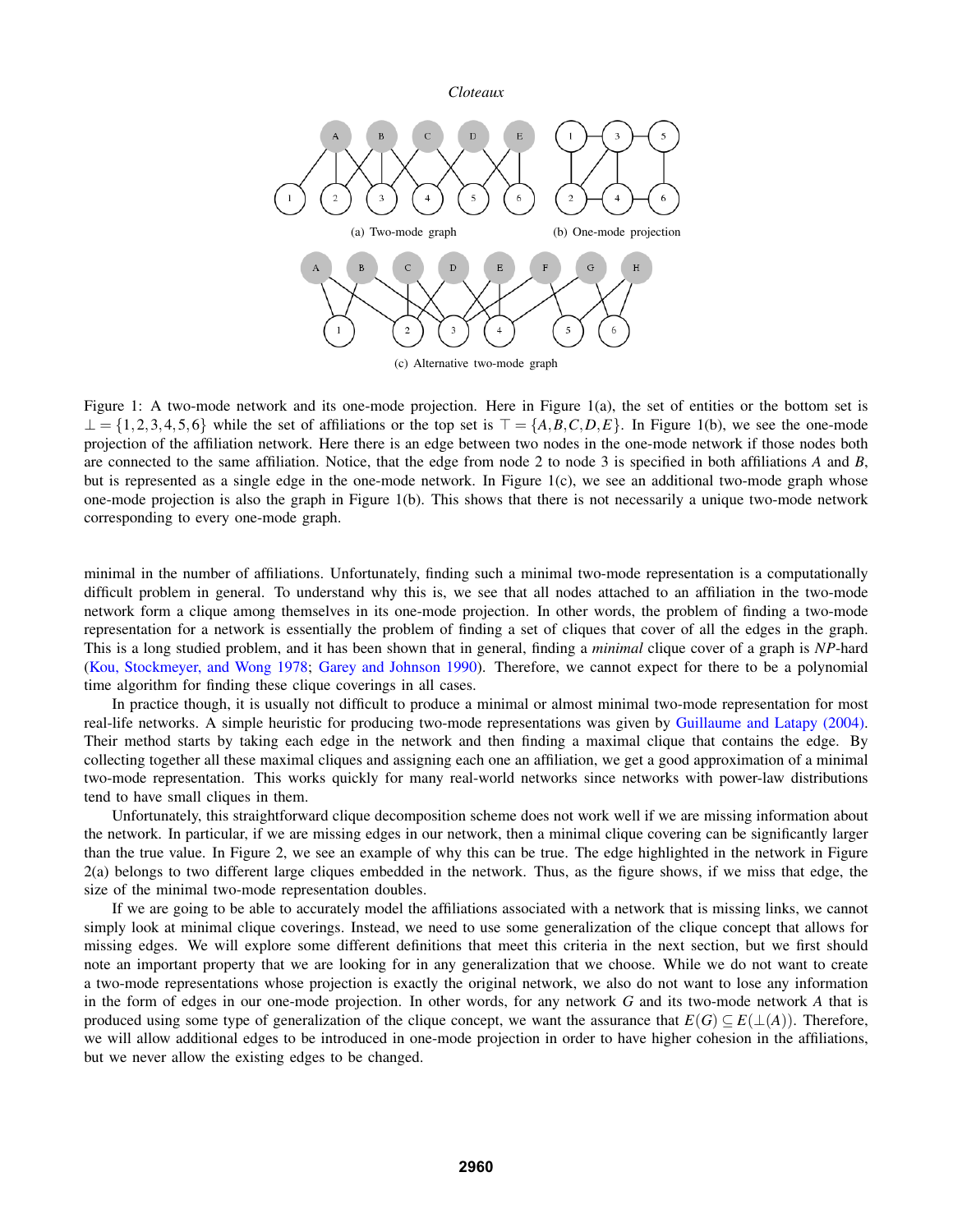

Figure 2: An example of how missing links in a network can significantly increase the size of the minimal two-mode representation. For the network in figure 2(a), we show that removing the edge between the nodes 3 and 4 doubles the size of the minimal two-mode representation.

#### 3 LOOKING FOR AFFILIATION RELAXATIONS

An affiliation is one of a number of ways of defining "social cohesion" (Moody and White 2003). In the literature, these different versions usually end up as some generalization of the clique concept. One of the earliest suggestions was made by Luce (1950) when he introduced the *k-clique*. A *k*-clique is a maximal subset *S* of the nodes of a graph *G* where the minimal path length in the graph *G* between any two nodes in the set *S* is at most *k*. This is a generalization of cliques since every 1-clique is a clique, but one problem with this definition is that it allows for distant and even disconnected nodes to be grouped together. A way to strengthen the *k*-clique definition was given by Alba (1973) who defined the *k-clan*. A *k*-clan *S* is a *k*-clique such that the diameter of *S* is no more than *k*. Thus every *k*-clan is a *k*-clique, but not vice-versa. A further generalization was given by Mokken (1979) who defined the *k-club* as a maximal subgraph of a graph *G* that has diameter *k*.

The above definitions are all based on distances within a graph, but for reasons that we will discuss in more detail in the next section, we are more interested in generalizations based on node degree. The clique generalization that we will focus on was originally introduced by Seidman and Foster (1978). A *k-plex* is essentially a complete graph that allows for a certain number of edges to be missing in it. Formally, a graph *G* is called a *k*-plex if, for some positive integer *k*, the minimal node degree in *G*, denoted as  $\mu(G)$ , has the size that is at least  $\mu(G) \geq |N| - k$ . From this definition, in a 1-plex every node would connect to the |*N*|−1 other nodes and so would form a clique. For a 2-plex, each node could be missing at most one connection to the other nodes. This definition of a "near clique" is the one we will use throughout the remainder of this paper while searching for affiliations.

Since we have already mentioned that finding a maximal 1-plex, i.e. clique, is *NP*-hard, then we would not expect for there to be a polynomial time algorithm for finding maximal *k*-plexes. Recently, there have been introduced some new algorithms for computing maximal *k*-plexes ( such asBalasundaram, Butenko, and Hicks (2010) and Moser, Niedermeier, and Sorge (2009)), but in practice for networks with power-law distributions, using extensions of the combinatorial algorithms for finding maximal cliques (for example Carraghan and Pardalos  $(1990)$ , Ostergård  $(2002)$ ) tend to work quickly and are simple to implement. A detailed discussion on how to extend these combinatorial methods for finding maximal cliques into methods for finding *k*-plexes was made by McClosky and Hicks (2009).

In looking for a minimal or near-minimal *k*-plex covering of a network, our starting point is the algorithm of Guillaume and Latapy (2004). Like their algorithm, our routine finds the maximal *k*-plexes for each edge using a modification of an algorithm originally given by Carraghan and Pardalos (1990) for finding maximal cliques in a graph and extended to finding maximal *k*-plexes by McClosky and Hicks (2009). This algorithm returns us a set of potential affiliations with which we can use to construct our two-mode representation. In Algorithm 1, we give this simple algorithm for finding the maximal connected *k*-plexes that contain a given edge.

Our algorithm does have a couple of important differences from the algorithm of Guillaume and Latapy (2004). A first difference is that we only consider *k*-plexes that are connected. The reason why we check for connectivity is discussed in the next section, but obviously this type of explicit check is not needed for simple clique coverings since all cliques are connected. In fact, even for most *k*-plexes this type of explicit connectivity check is not always needed. Seidman and Foster (1978) showed that for all *k*-plexes, if

$$
k < \frac{|N| + 2}{|N|}
$$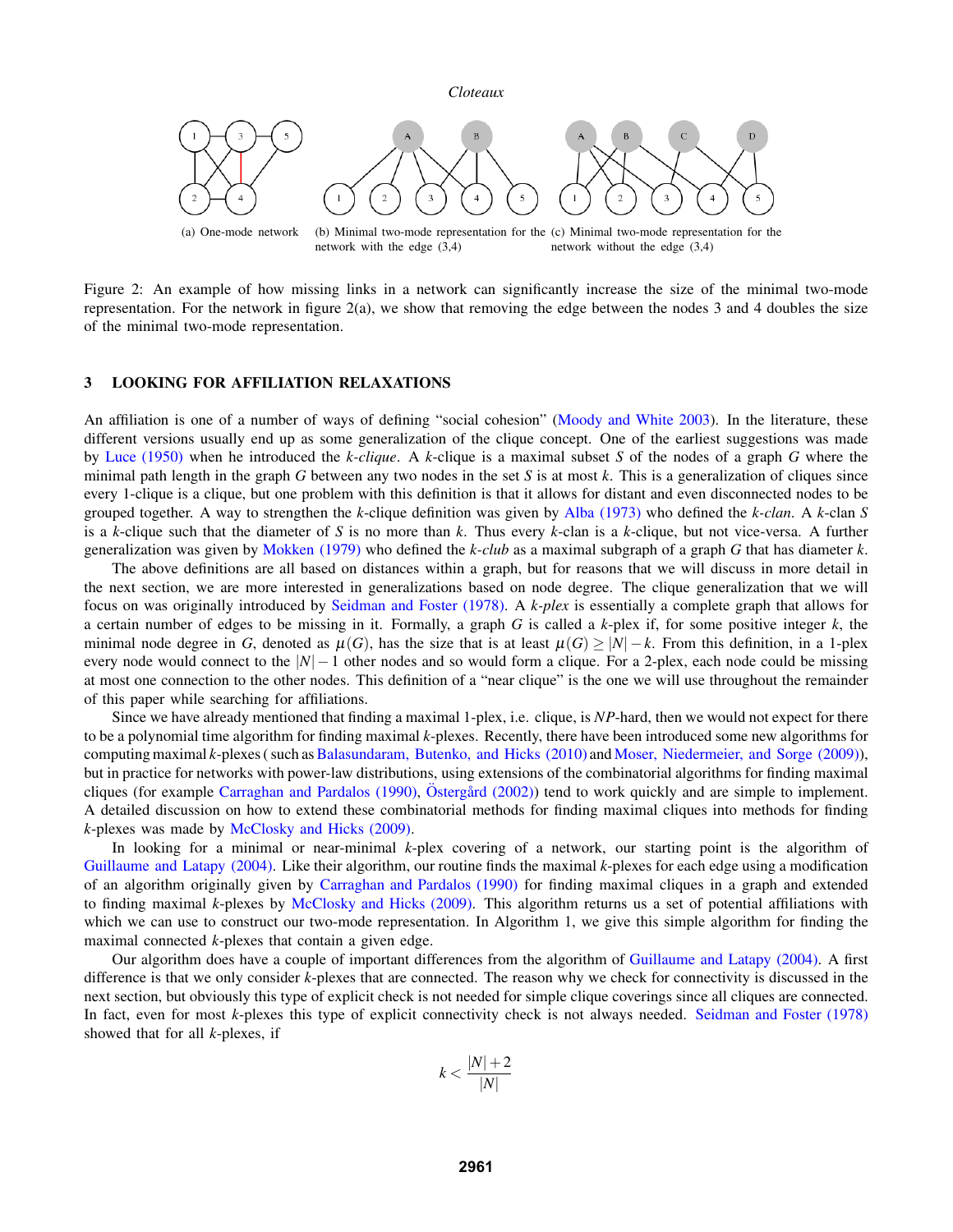# ConnectedKPlexSearch(*K*,*U*, $\mathcal{M}$ )

Input: *K*–a set of nodes forming a *k*-plex, *U*–the set of candidate nodes, M–the set of maximal *k*-plexes found while  $U \neq \emptyset$  do

*max* ←  $|M|$  for any  $M \in \mathcal{M}$ if  $|K|+|U| \leq max$  then return end arbitrarily choose some  $v \in U$ *K* ← *K* $\cup$  {*v*}  $U \leftarrow U - \{v\}$  $U' \leftarrow \{u \in U : K \cup \{u\}$  is a *k*-plex and is connected}  $ConnectedKplexSearch(K, U', \mathcal{M})$ end if  $|K| > max$  then  $\mathscr{M} \leftarrow \emptyset$ end if  $|K| \geq max$  then  $M \leftarrow M \cup \{K\}$ end return

Algorithm 1: This algorithm ConnectedKPlexSearch is for computing all the maximal connected *k*-plexes for a graph. To find a maximal connected *k*-plex for a graph  $G = (N, E)$ , this algorithm is invoked with  $K = \emptyset$ ,  $U = N$ , and  $\mathcal{M} = \emptyset$ . If we instead initialize *K* with the nodes from an edge, then the algorithm will compute the maximal connected *k*-plexes containing that given edge.

then not only must the *k*-plex be connected, but we can also establish that its diameter is no more than two. Thus we actually only need to perform a full connectivity check if *k* fails to meet this condition.



Figure 3: This figure shows a common problem of matching small affiliations to *k*-plexes where  $k \ge 2$ . In Figure 3(a), we see a a two edge network that can be covered by two affiliations. As shown in Figure 3(b), for any  $k \ge 2$ , the entire network is a single connected *k*-plex.

A second difference is that we return *all* of the maximal *k*-plexes found containing a certain edge, not just one member of the maximal set. The reason for this is that as *k* becomes larger, the number of different maximal *k*-plexes also greatly increases. Thus if we randomly choose one maximal *k*-plex for each edge when we are trying to create an associated affiliation network, then the size of our affiliation set can approach the number of edges in the network. Thus, we end up collecting all the possible *k*-plexes and then passing them off to a second algorithm (shown in Algorithm 2) that sorts through them to find minimal covering set out of the collection of maximal *k*-plexes.

There is an additional point that needs to be made about how we collect the maximal *k*-plexes for each edge. When we match *k*-plexes against nodes of low degree, we can generate false affiliations. This can result with us finding a much smaller set of affiliations than there actually are. To illustrate this problem, we have an example in Figure 3. Here, if we start with the network in Figure 3(a), we notice that matching this to any  $k$ -plex, where  $k \ge 2$ , will cause the false connection between nodes 1 and 3 to be included. Since networks with a power-law distribution have many degree one nodes, then this example problem with *k*-plexes will be often repeated and lead to a large number of false affiliations. To prevent this, we implemented a cutoff size in our maximal *k*-plex collections. If the maximal *k*-plexes for an edge are smaller than the cutoff size, we then replaced those *k*-plexes with the edge itself. In our tests, we typically took four nodes to be the cutoff size.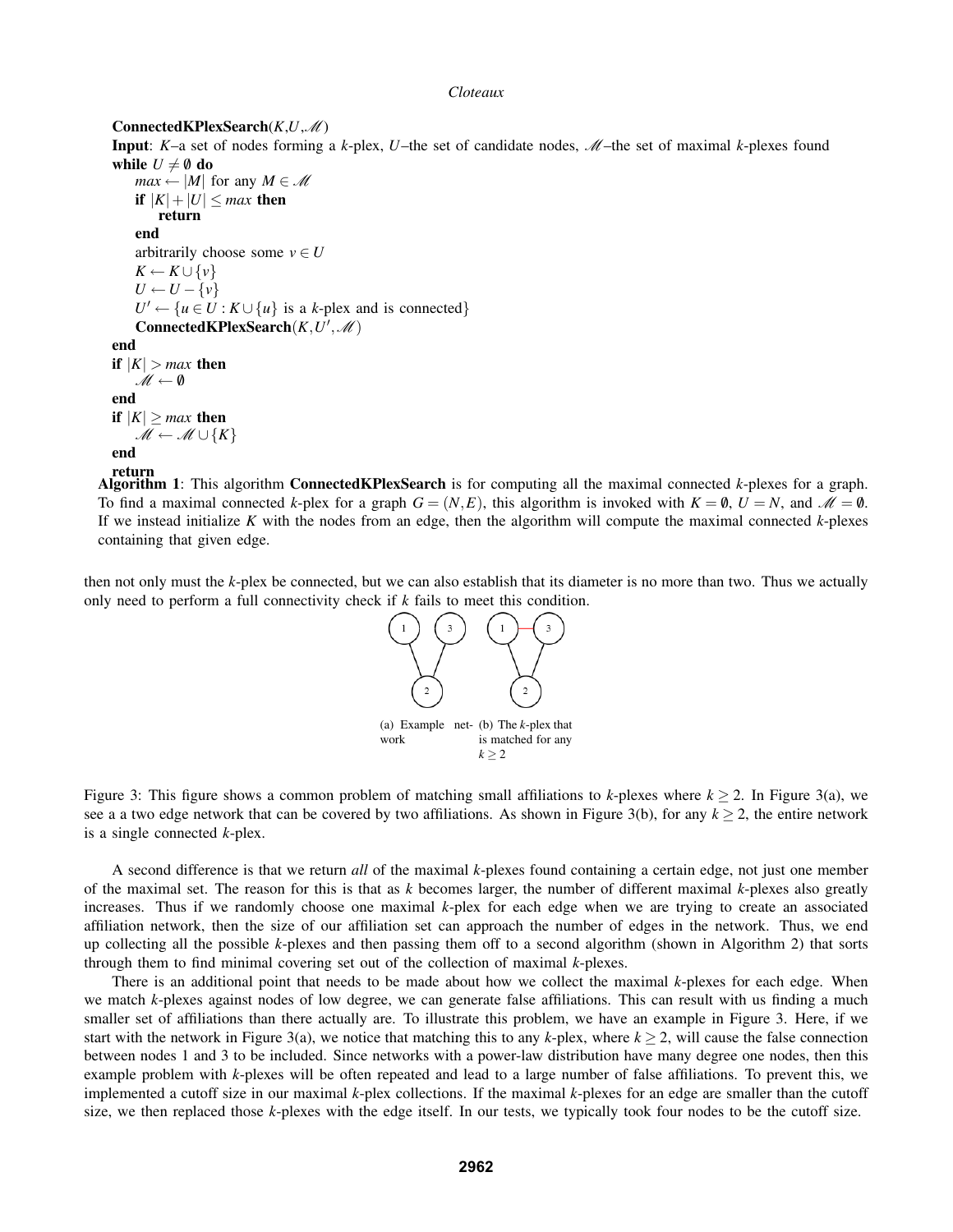### MinimizeNumKPlexes( $\mathscr{C}, E, \mathscr{A}, M$ );

**Input**:  $\mathscr{C}$ -collection of minimal affiliations for each edge, *E*–set of edges not in any affiliation,  $\mathscr{A}$ -current minimal affiliation set, *M*–smallest affiliation set found

```
if |\mathcal{A}| > |M| then
    return
end
if E = \emptyset then
    if |M| > |A| then
         M \leftarrow Aend
     return
else
    arbitrarily take any e \in Eforeach D \in \mathscr{C}_{e} do
         \mathscr{B} \leftarrow \mathscr{A} \cup \{D\}N \leftarrow Eforeach p \in D do
               N \leftarrow N - \{p\}end
          MinimizeNumKPlexes(\mathscr{C}, N, \mathscr{B}, M)
    end
end
return
```
Algorithm 2: The algorithm MinimizeNumKPlexes is used to find a minimal set of *k*-plexes that covers all the edges in a network. The algorithm is passed a collection of *k*-plexes for each edge and a list of edges. It then returns a minimal set selected out of the collection that covers all edges.

### 4 ALGORITHM ASSUMPTIONS

In our approach to finding affiliations, we make two simplifying assumptions about how links are missed from the one-mode network representation. The first assumption is that the probability of finding an edge that exists in a network is some identical value *p* for all edges and the second assumption is that each of these probabilities for all the edges are independent. Although it is debatable whether these assumptions are valid in many domains, they do provide a well-studied starting point for our investigation.

They also provide some justification for some of the choices in our algorithm. We can create a random graph by starting with a complete graph and for each edge deciding with probability *p* whether to leave the edge in or remove it. This is called an Erdős-Rényi random graph. We are essentially looking for subgraphs of this type when we are looking for affiliations in networks that have missing links under the above assumptions. Since this is a well-studied area, we can use the known properties about Erdős-Rényi graphs in order to guide our search.

One result that we use is the fact that resulting degree distribution of a Erdős-Rényi graph has a Poisson distribution (see chapter 3 of Bollobas (2001)). Since in a Poisson distribution the degrees will be fairly tightly grouped around the mean, then using a clique generalization that limits how small the minimal degree can be, such as the *k*-plex, approximately captures the set of nodes in this distribution. In other words, if we chose a large enough  $k$ , then we should be able to match the maximal *k*-plexes against a majority of the affiliations.

In addition, it was shown by Erdős and Rényi (see chapter 7 of Bollobas (2001)) that for probability p of an edge being included in a graph, then if

$$
p > \frac{\ln |N|}{|N|}
$$

the graph is almost surely connected and if it is less than this bound then the graph is almost surely disconnected . This threshold result provides a justification why we only examine connected *k*-plexes in Algorithm 1. Unless the probability of finding an edge is very small, all the affiliations should be connected.

It also follows that as long as  $k \le |N| - \ln |N| \cdot \frac{|N| - 1}{|N|}$  then any *k*-plexes that match possible affiliations will be connected. We can use this value as a bound on the resolution of our method under these assumptions. If  $p$  is less than the threshold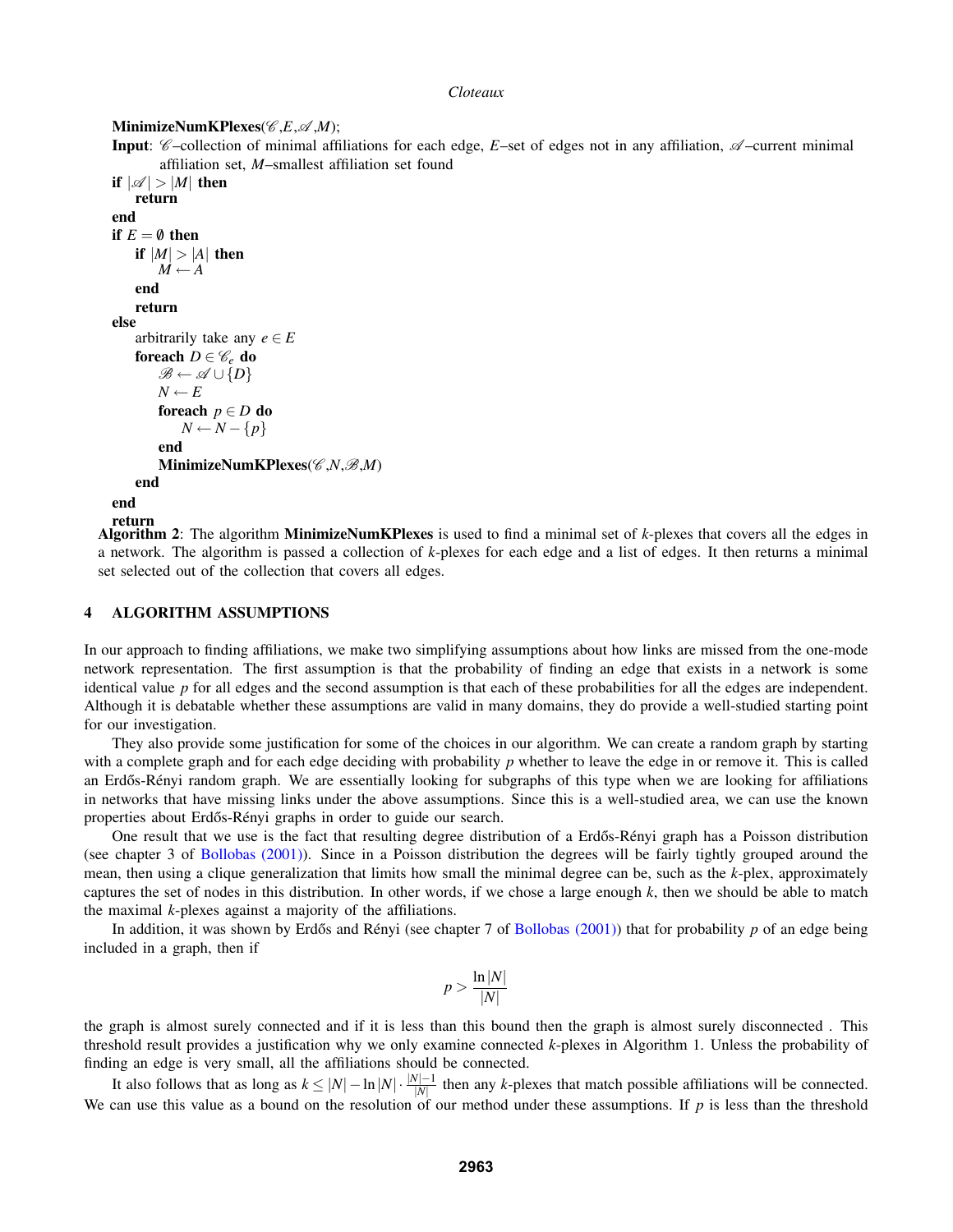bound given above, then we cannot tell the difference between a true affiliation and a simple group of disconnected vertices. Thus, when *p* is below this threshold, for any value of *k* we will not be able to dependably mine any affiliation information. It follows that if we allow the value of *k* to be greater then the above bound, it would be to find affiliations in graphs where the value of *p* is less than the threshold value. Thus, this method could not be profitably used beyond this bound on *k*.

#### 5 TESTING THE METHOD

In order to test our approach, we generated a number of random affiliation networks, and then randomly removed edges from their one-mode projections. We then tested how well we could reconstruct the original affiliation networks from the modified one-mode projections.

In order to construct a random affiliation network, there are two degree distributions that have to be considered: the degree distribution of the bottom set and the degree distribution of top set. By generating two distributions, we can build a random network. Since many of the networks we are interested in modeling have power-law like degree distributions (Barabási and Albert 1999), we would like to create an affiliation graph whose one-mode projection has a power-law degree distribution. A helpful result for this type of model generation was given by Guillaume and Latapy (2006) where they proved that if the bottom distribution of an affiliation network has a power-law degree distribution, then the degree distribution of its one-mode projection will also have a power-law distribution with the same exponent.

For the top distribution, Guillaume and Latapy (2006) point out that there are some real networks with Poisson distributions for their top set while other real-world networks have shown a power-law degree distribution for their top set. For our tests, we only use a power-law distribution with an  $\alpha = 2.5$  for the top set. In addition, to assure that the degrees of all the nodes is at least two in the top set, we added one to each node degree that we randomly picked from the power-law random number generator. This choice does not significantly change the results of our experiments since we are principally interested in determining how accurate our method is in determining affiliations.

In order to generate a random affiliation network, we use an approach that was described by Guillaume and Latapy (2006). Their generation algorithm randomly assigns the degree values, drawn from a given distribution, for the vertices from the top and bottom set. If the sum of the top and bottom degree sequences do not match, then a random value from both sets is dropped and redrawn until the sums match. This method for sampling allows us to randomly obtain the degree distributions without introducing bias and is discussed in Newman, Strogatz, and Watts (2001) and Newman, Watts, and Strogatz (2002). Finally, we randomly connect the vertices from the bottom to the top set. If the model is large enough, we can safely ignore any multiple edges between nodes in the top and bottom sets without affecting the degree distribution of the resulting network.

With the creation of a random affiliation network, we now take its one-mode projection. Given a probability p of an edge in the network being detected, we create a new network by randomly deciding, with probability *p*, whether to include each edge from the one-mode projection. This gives us a network to test using our algorithm and the set of affiliations that generated it.

We first examined how well that Algorithm 1 is able to find the large affiliation in the test networks. For each *k* from 1 to 4, and for a series of *p* values from 1 to 0.5, we created 30 random networks of 200 nodes each. Then, for the affiliations of at least 4 nodes, we examined average relative error that Algorithm 1 had in finding these affiliations. The graph of those results is shown in Figure 4(a). These results show that, except for  $p > 0.9$  and  $k \le 2$ , there can be a large relative error in finding the exact set of nodes for large affiliations. An explanation for this discrepancy lies in the fact that the degree distribution in a *k*-plex does not exactly match a Poisson distribution in many cases. In a Poisson degree distribution, most of the values are fairly tight around the mean value, but if the affiliation is large enough we can expect for there to be nodes in the affiliation whose degree value is less than the lowest value allowed in the *k*-plex. We would thus miss those nodes by matching a *k*-plex against them.

Since we realize that we can potentially be losing some of nodes of low degree by matching them against *k*-plexes, we next examined if we are able to detect significant subsets of those affiliations. For this test, we determined if any of the large *k*-plexes we found were large subsets of an affiliation. In Figure 4(b), the average relative error is recorded for these tests and we notice the relative error dramatically decreases when searching for these large subsets instead. This insight gives us some confidence that our approach will at least detect the majority of the nodes in the large affiliations that are present. This seems especially true when  $p > 0.8$  and  $k > 3$ .

In our next tests, we examined how well we were able to predict the size of the top set. Because of the problem of matching *k*-plexes against small affiliations, we set a cutoff value for matching of four nodes. We compared a series of 30 random networks of 200 nodes each against predicted size of minimizing a set of maximal affiliation using Algorithm 2. The set we minimized was the set of 2-plexes produced by Algorithm 1 whose size was at least four nodes. For any edge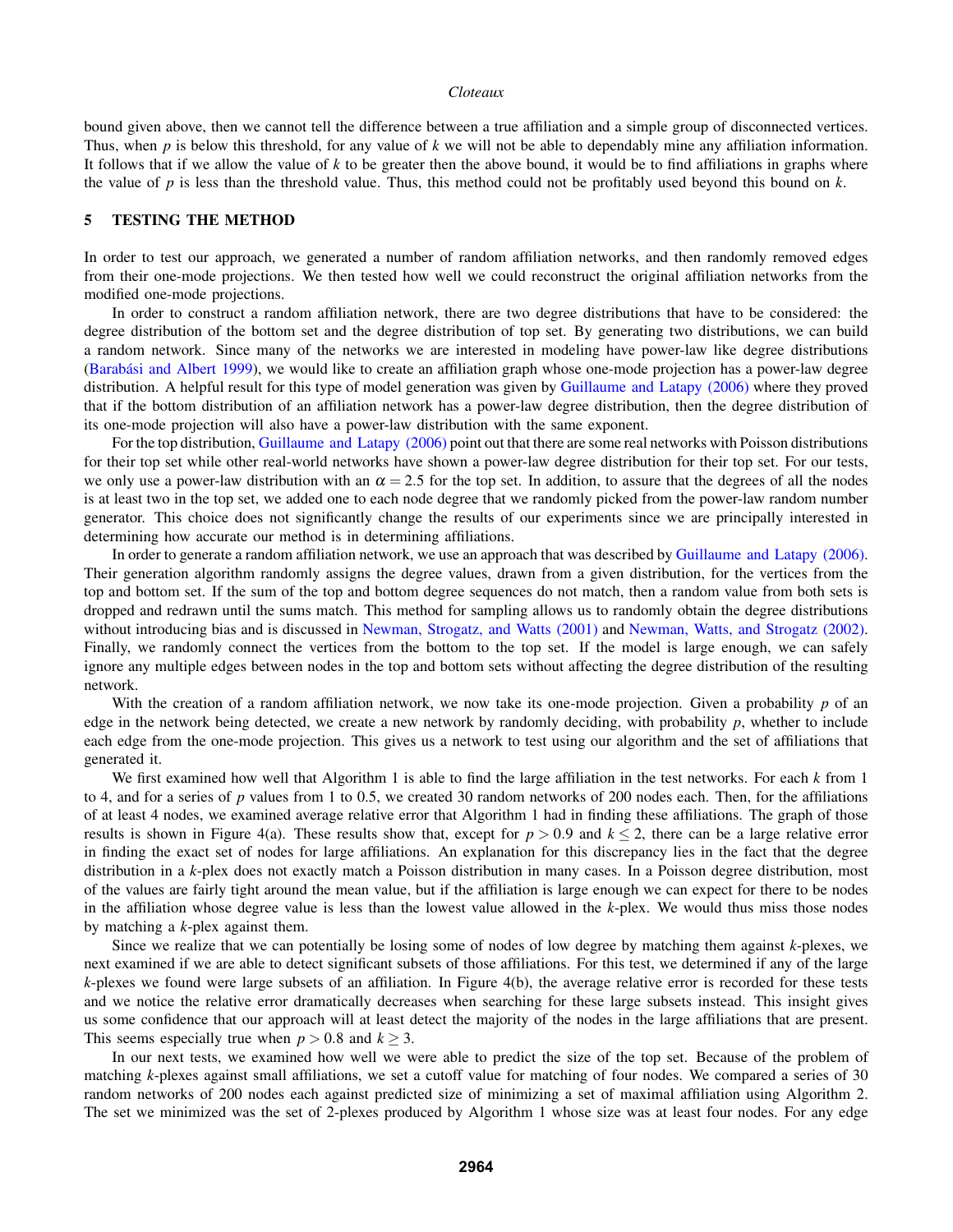



K value (a) Relative error for finding exact affiliations



K value (b) Relative error for finding large subsets of affiliations

Figure 4: This figure shows the relative error in finding large affiliations in networks. In Figure 4(a), we see the relative error of finding the exact affiliations whose size is at least 5. For each point in the graph, a series of 30 random affiliation graphs each of size 200 nodes were used.

whose maximal 2-plex was under four nodes, we instead used the nodes in the edge itself as the 2-plex. As shown in Figure 5, for  $p > 0.7$ , we had very low relative error in predicting the size of the top set. For  $0.75 \le p \le 0.8$ , we had almost no error at all. Thus, this method does seem to be able to give an accurate idea of the number of affiliations when the *p* value is not too small.

## 6 CONCLUSIONS

This paper is meant to be a starting point in investigating how to extract meaningful affiliations from network data. We have focused on reconstructing affiliations when there are edges, or relationships between the entities, that are potentially missing from our network data. While we have demonstrated some success in our approach, there are several areas where we can extend and improve on our techniques.

Our investigation made two important assumptions: that the probability of missing a link is identical and independent for all edges. Based on this assumption, we investigated using *k*-plexes to cover the original network. There are a number of directions for future research from this starting point. One starting point is to relax the assumptions we made on the model. The idea of allowing different failure probabilities certainly has application over certain domains. In addition, depending on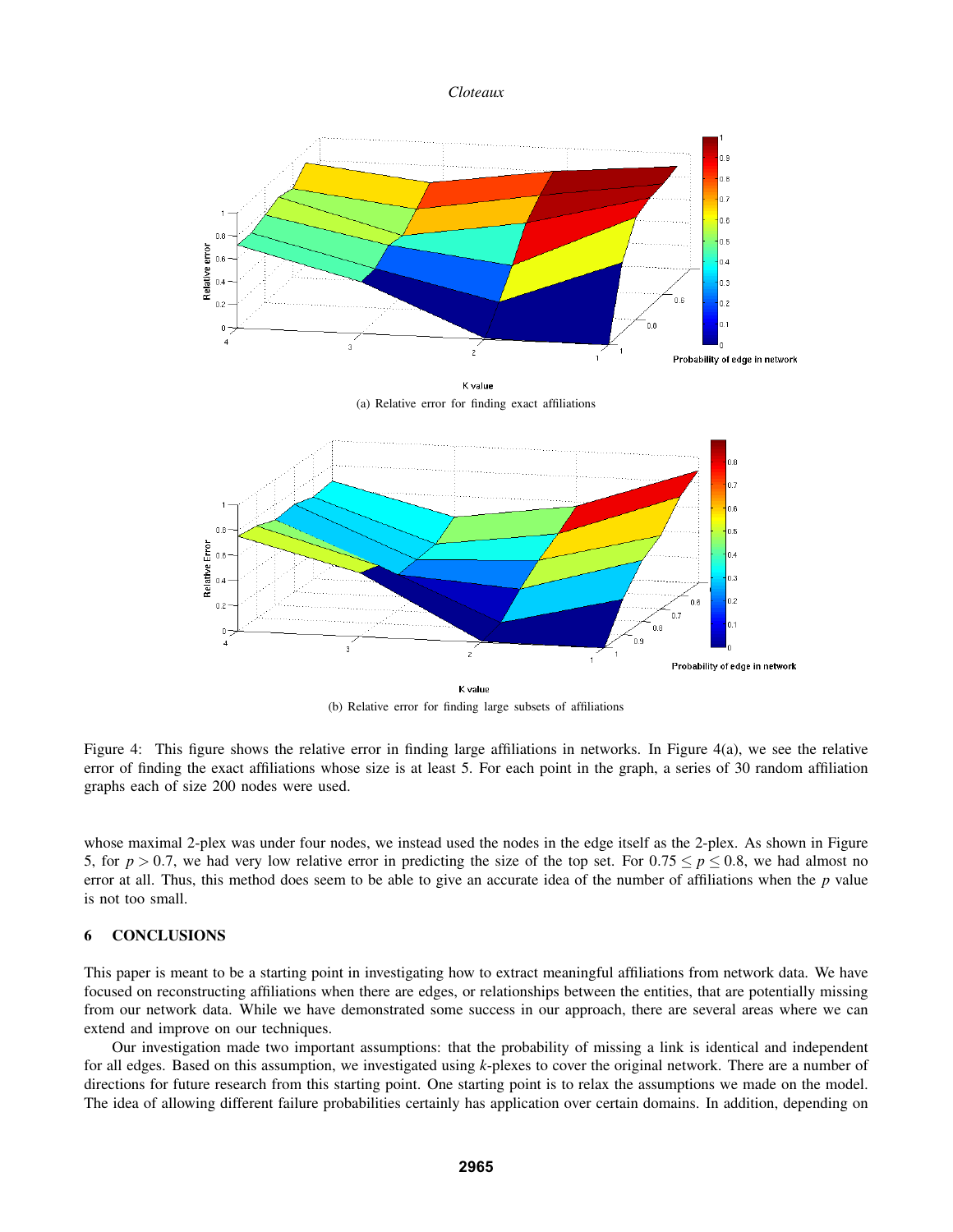

Figure 5: This shows the relative error in the determining the size of the top set for a number of 200 node random networks while using 2-plexes with a cutoff value of 4. We see that even the maximum relative error has a small value.

how the network data is collected, dependencies between the probability that edges appear in a network can be introduced (Willinger, Alderson, and Doyle 2009). Addressing either issue will cause us to have to rethink the algorithms.

Another direction is to refine our search for affiliations. An obvious source of inaccuracy is that the structures we are looking for have a Poisson degree distribution, but we match these against *k*-plexes. Since a *k*-plex limits the lowest degree allowed in it, the nodes in the affiliation with low degree are potentially not included by matching against a *k*-plex. This implies that for larger affiliations, we often can only find a subset of it and not the entire affiliation. A direction that we are actively researching is the use of quasi-cliques with Poisson degree distributions for the modeling of the affiliations instead of *k*-plexes. A quasi-clique puts a lower bound on the number of edges in it, instead of the node degree (Abello, Resende, and Sudarsky 2002). By looking for only quasi-cliques with a Poisson degree distribution, we hope to improve the accuracy of our method.

## ACKNOWLEDGMENTS

This work is a contribution of NIST, an agency of the US government, and is not subject to US copyright.

### REFERENCES

- Abello, J., M. Resende, and S. Sudarsky. 2002. Massive quasi-clique detection. In *LATIN 2002: Theoretical Informatics*, 598–612. LNCS 2286.
- Alba, R. D. 1973. A graph-theoretic definition of a sociometric clique. *Journal of Mathematical Sociology* 3:113–126.

Balasundaram, B., S. Butenko, and I. V. Hicks. 2010. Clique relaxations in social network analysis: The maximum *k*-plex problem. *Operations Research*. To appear.

Barabási, A.-L., and R. Albert. 1999. Emergence of scaling in random networks. *Science* 286:509–512.

Bollobas, B. 2001. *Random graphs*. 2nd ed. Cambridge University Press.

- Breiger, R. L. 1974. The duality of persons and groups. *Social Forces* 53 (2): 181–190.
- Cancho, R. F., and R. V. Solé. 2001. The small world of human language. *Proceedings of the Royal Society of London*. *Series B: Biological Sciences* 268 (1482): 2261–2265.
- Carraghan, R., and P. M. Pardalos. 1990. An exact algorithm for the maximum clique problem. *Operations Research Letters* 9 (6): 375–382.
- Chakrabarti, D., and C. Faloutsos. 2006. Graph mining: Laws, generators, and algorithms. *ACM Computing Surveys* 38 (1): 2.
- Garey, M. R., and D. S. Johnson. 1990. *Computers and intractability; a guide to the theory of NP-completeness*. New York, NY, USA: W. H. Freeman & Co.
- Guillaume, J., and M. Latapy. 2004. Bipartite structure of all complex networks. *Information Processing Letters* 90 (5): 215–221.
- Guillaume, J., and M. Latapy. 2006. Bipartite graphs as models of complex networks. *Physica A: Statistical and Theoretical Physics* 371 (2): 795–813.